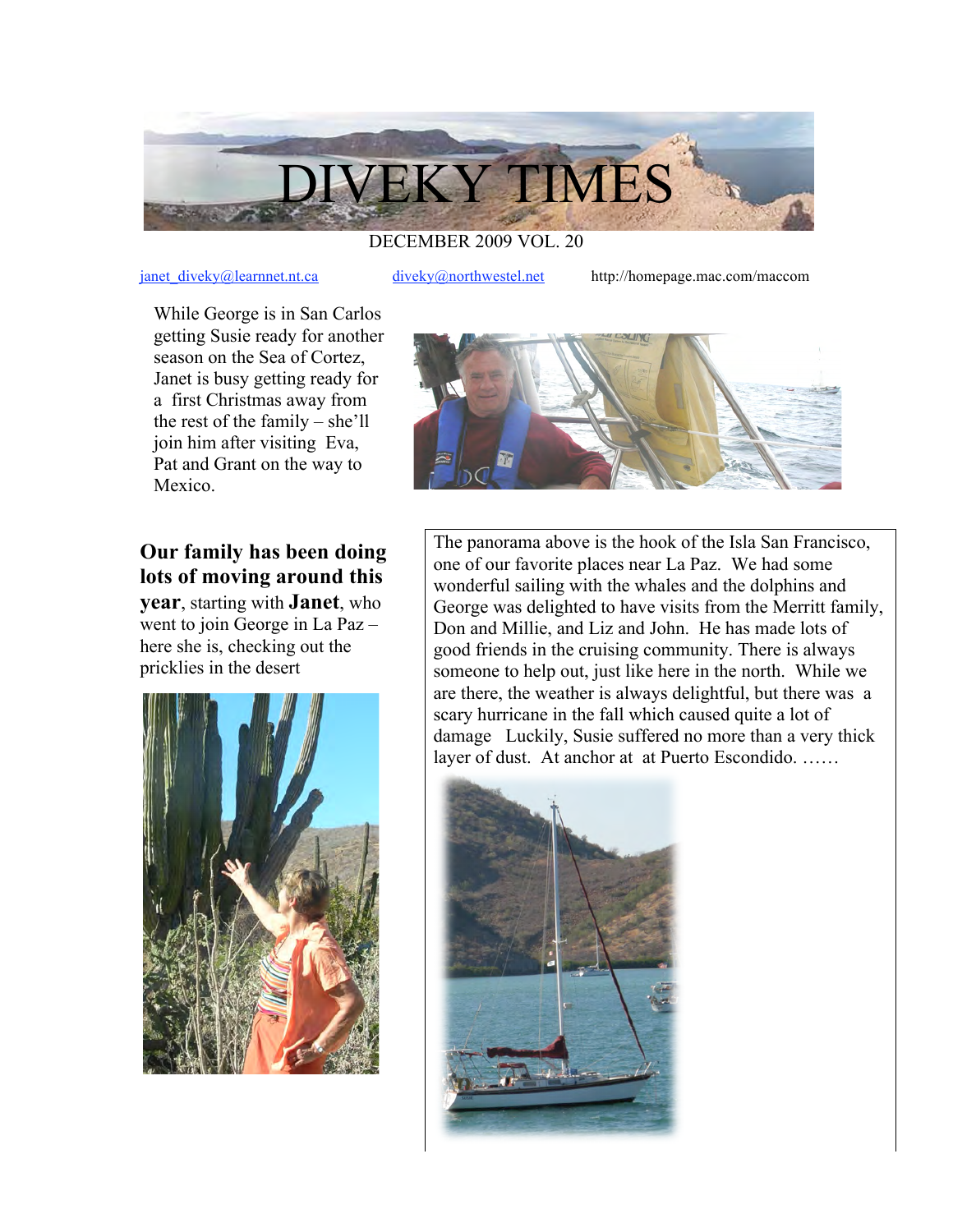

## **Eva,
Daisy,
Pat
and
Grant
were
the
next
to get moving!** They sold their house and moved to

Stony Plain, near Pat's parents, and they are really enjoying themselves. Owing to the economic crisis i took Eva a long time to get a job but now they are quite
settled
and
already
looking
for
a
new
house
. Jackie went to visit in the summer and they did lots of
exploring
together.





Life in Alberta has turned out to be lots of fun for them. They really enjoy camping and getting out and about and now they have a reliable litlle car it is easy for them to get around and see the beautiful places Alberta has to offer.

Walks with Daisy, trips to the Fringe and Fort Edmonton, and lots of family time with the Chmilars.

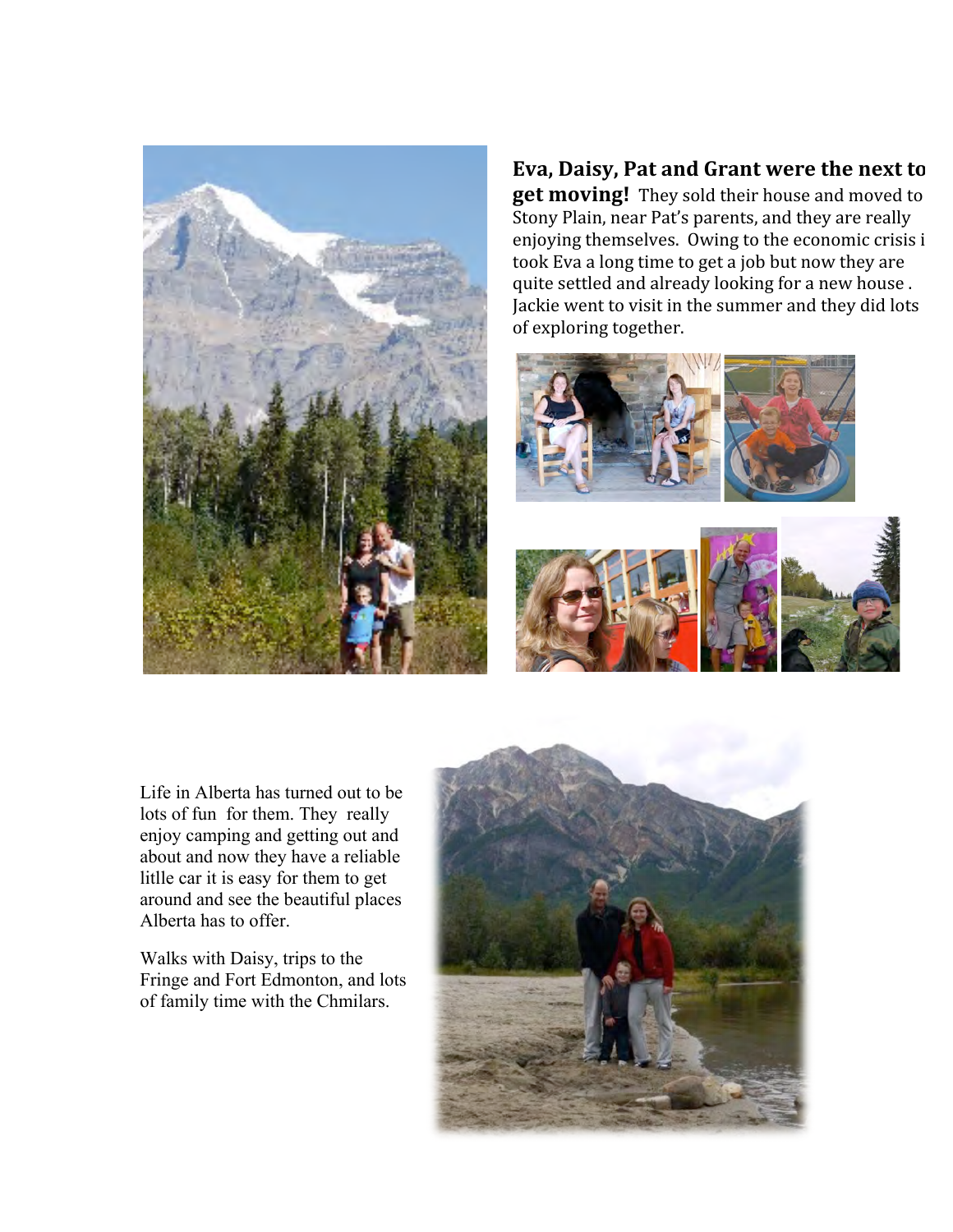## **Jackie and Corey were the next ones to get moving.**

After a summer holiday with family in Springdale, Newfoundland, Corey has bought a house nearby in Rattling Brook, and Jackie is enrolled in high school. She enjoys grade seven, but is missing the indoor soccer, especially since her team won the gold medal last season!



Before they left she managed to get in some boating and fishing



and partying and sailing with friends on Yola

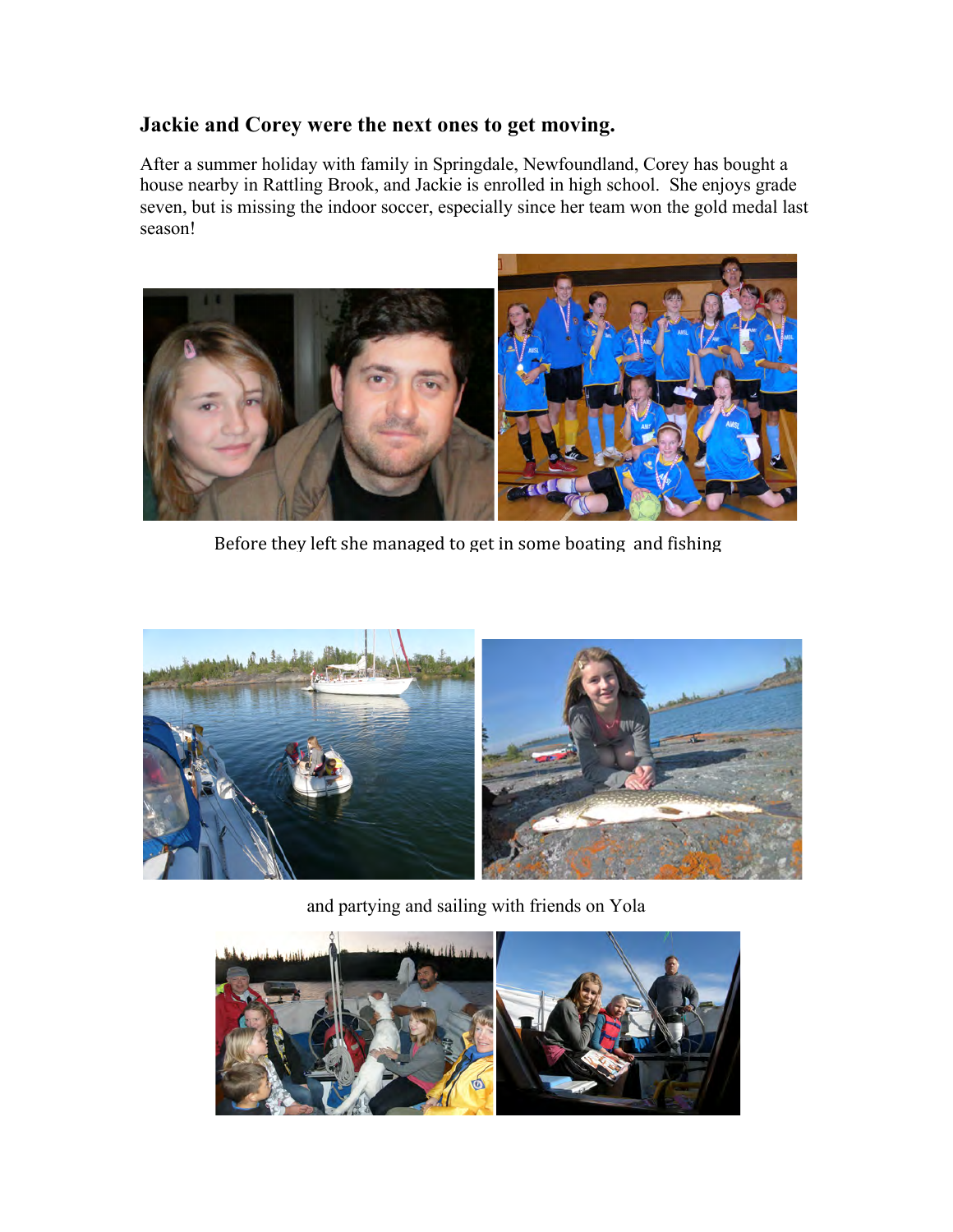

**Andrew
and
Graham
are holding
the
fort
in
Yellowknife**, hoping
that
our
remarkably
mild winter weather will hold for Santa's
visit
at
Christmas
time.





Meanwhile, there are lots of activities like soccer and swimming to keep away the winter chills.